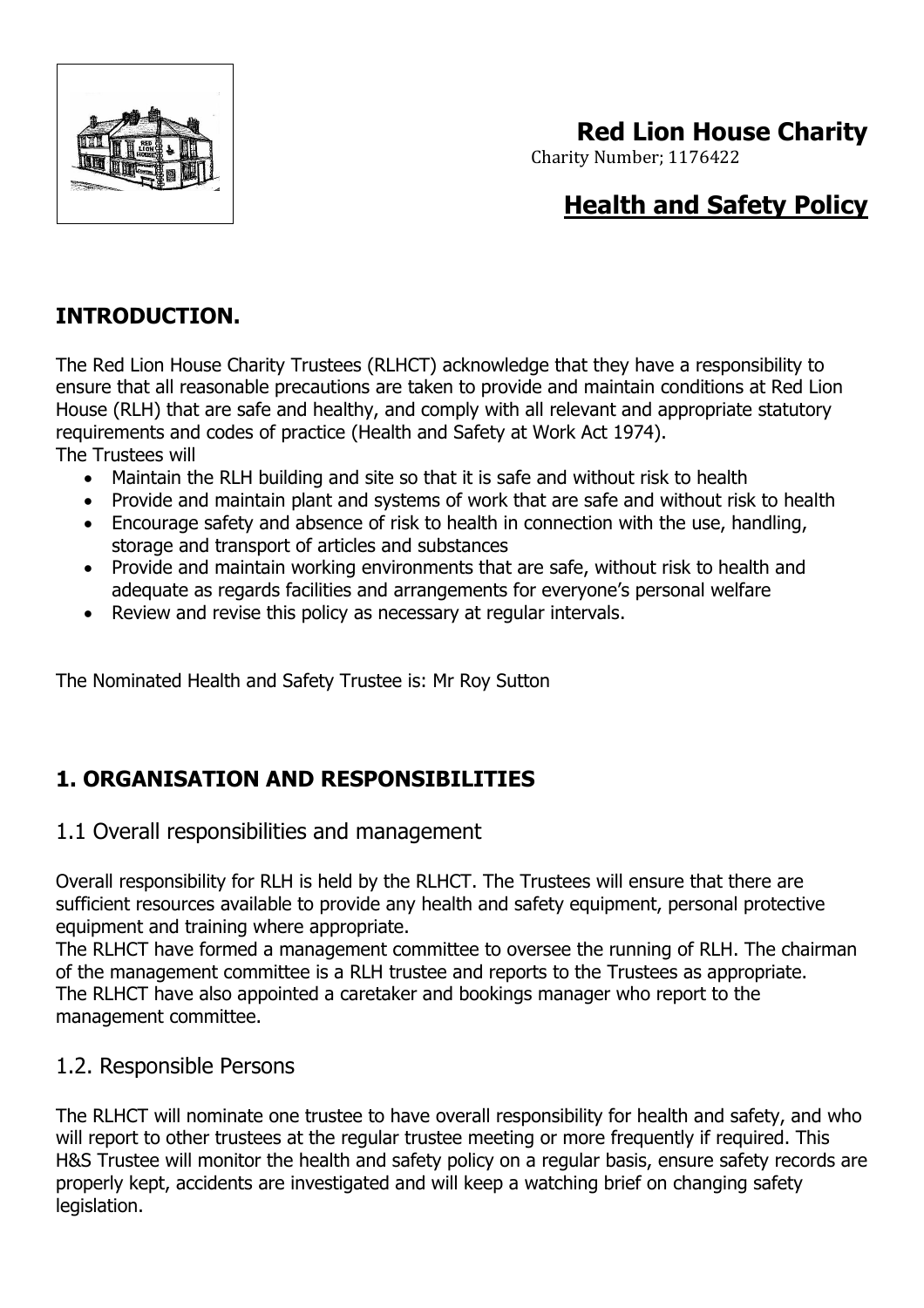RLHCT will encourage any employees, voluntary workers, helpers and users to take responsibility for health and safety matters. Outside contractors working on RLHCT property will be expected to take responsibility for all health and safety matters relating to the work they are contacted to undertake and indemnify the RLHCT.

#### 1.3. RLH caretaker.

The caretaker will have responsibility for all day-to-day health and safety matters and will ensure good housekeeping standards are applied, ensure equipment maintenance is carried out in a timely manner and ensure accidents are recorded.

Specifically the caretaker will maintain equipment, fixtures and fittings in accordance with the manual supplied by the contractor dated 04/01/2020. The caretaker will also carry out various regular system checks either as laid down by suppliers or installers or as required, and keep records. Where necessary the caretaker will arrange, in consultation with the nominated Trustee any checks requiring external verification e.g. portable appliance testing, gas safety and legionnaires certification.

### 1.4. RLH Users and subcontractors

The bookings manager and RLHCT will make clear that all users and subcontractors have a responsibility to do everything they can to prevent injury to themselves, RLH users and others affected by their actions or omissions at RLH. They are expected to;

- co-operate fully on health and safety matters
- follow health and safety policies and procedures
- report any incidents which have or may have led to injury or damage
- not interfere with anything provided to safeguard their health and safety
- take reasonable care of their own health and safety and report all health and safety concerns to RLH bookings manager.
- record any information as specified at the time of hire and set out in the letting agreement or requested by the bookings manager

Everyone should ensure that they use any equipment provided in accordance with instructions they have received or with notices posted on any equipment or elsewhere within the building and they must inform the RLH bookings manager about any serious or imminent danger and any shortcomings that they see.

Subcontractors and others working on site will be expected to carry out their own health and safety assessments specific to their activities and equipment.

Users of RLH will also be required to carry out their own health and safety assessments specific to their activities, clientele and equipment.

## **2. HEALTH AND SAFETY RISK ASSESSMENT AND MANAGEMENT**

The RLH caretaker, together with the RLHCT nominated health and safety trustee will undertake risk assessments including COSSH, yearly. The chairman of the management committee will review findings, decide what further action, if any, needs to be taken and report to the Trustees as necessary. Any action required to remove and/or control risks will be approved by RLHCT who will then ensure it is implemented. Emergency action requiring immediate attention may be sanctioned by the nominated Health and Safety Trustee.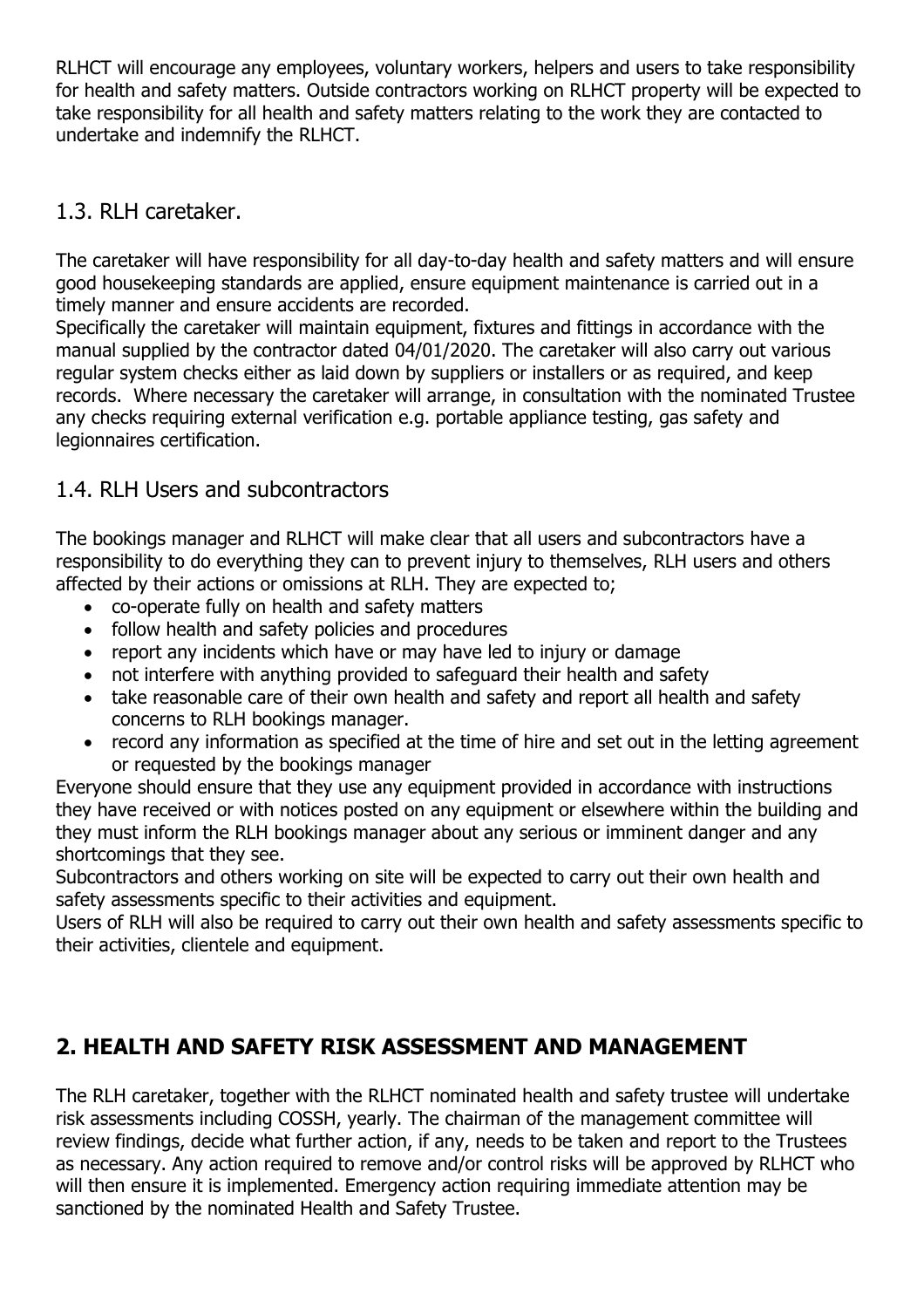## **3. SAFE EQUIPMENT**

The RLH caretaker is responsible for identifying all equipment needing maintenance or testing and will ensure that the identified maintenance or testing is implemented.

Any problems found with equipment should be reported to the chairman of the management committee.

The chairman of the management committee will check that new equipment meets health and safety standards before it is purchased or used.

### **4. SAFE HANDLING AND USE OF SUBSTANCES**

The RLH caretaker will be responsible for identifying all substances that need a COSHH assessment and will undertake the COSHH assessments, ensure that all actions identified in the assessments are implemented and ensure that people are informed about the COSHH assessments as necessary. All such materials will be stored in a safe and secure location.

## **5. COMPETENCY FOR TASKS AND TRAINING**

Any training requirements will be identified by the management committee, and reported to the RLHCT.

### **6. KITCHEN HYGIENE**

Hygiene checks are to be carried in the kitchen area before and after use as documented in the Use of Kitchen folders. This includes temperature checks of fridge/freezer and checking for signs of pests. All food waste to be removed from kitchen.

## **7. ACCIDENTS, FIRST AID AND WORK RELATED ILL HEALTH**

A first aid box is kept in RLH and located in the kitchen. There is a defibrillator on the front aspect of the building, but this is not supplied or maintained by RLH (the caretaker does do the necessary checks and reports these to the relevant body).

All accidents and cases of ill health occurring at RLH are to be recorded in the accident book which is kept at with the First Aid Kit, in the kitchen. All accidents will be investigated by the RLH caretaker and the nominated Health and Safety Trustee and a report will be made to chairman of the management committee. The chairman of the management committee is responsible for ensuring that necessary action is taken to prevent recurrence.

Any "near miss" incident which occurs should be reported either to the RLH caretaker or bookings manager who will make a report to the management committee. The chairman of the management committee is responsible for bringing issues to the attention of Trustees as appropriate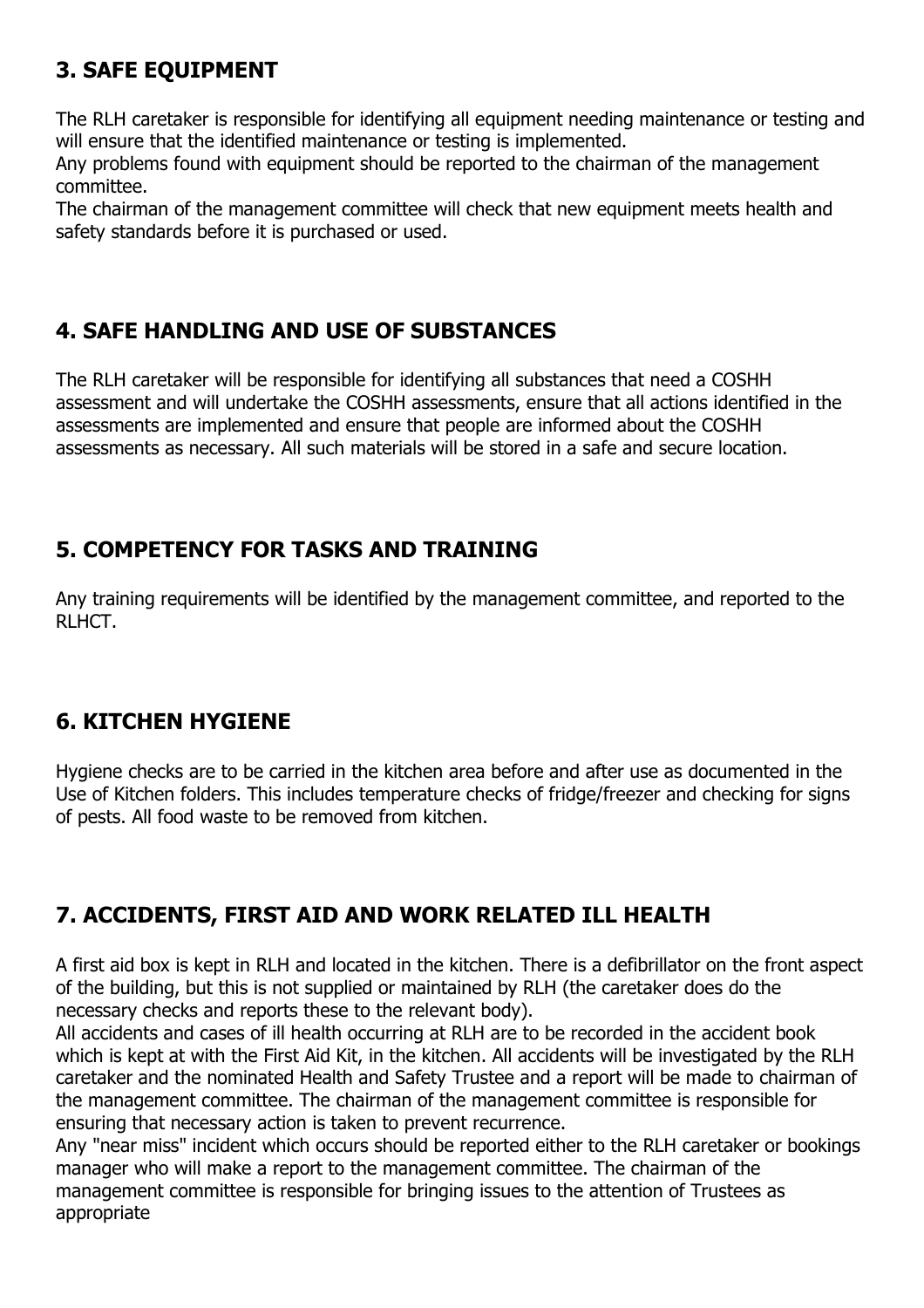#### **8. EMERGENCY PROCEDURES – FIRE AND EVACUATION**

Escape routes are checked weekly and alarms are tested weekly by the RLH caretaker. Inspection and test reports are kept in the Caretakers' Recording Folder. Fire Safety Procedures are indicated on notices throughout the building.

#### **9. DISCIPLINARY ACTION**

If any user, visitor or contractor contravenes the provisions of this policy and any statutory requirement, whether or not in doing so they place the health and safety of themselves or others at risk, they may be required to leave RLH immediately and may be denied further use of, or access to the building.

#### **This policy needs to be read in conjunction with:**

Lone Workers Policy Lettings Policy Environmental Policy

**Agreed by** the Red Lion House Charity

**Date** May 2022

**Review Date May 2025**

**Signed ……………………………**